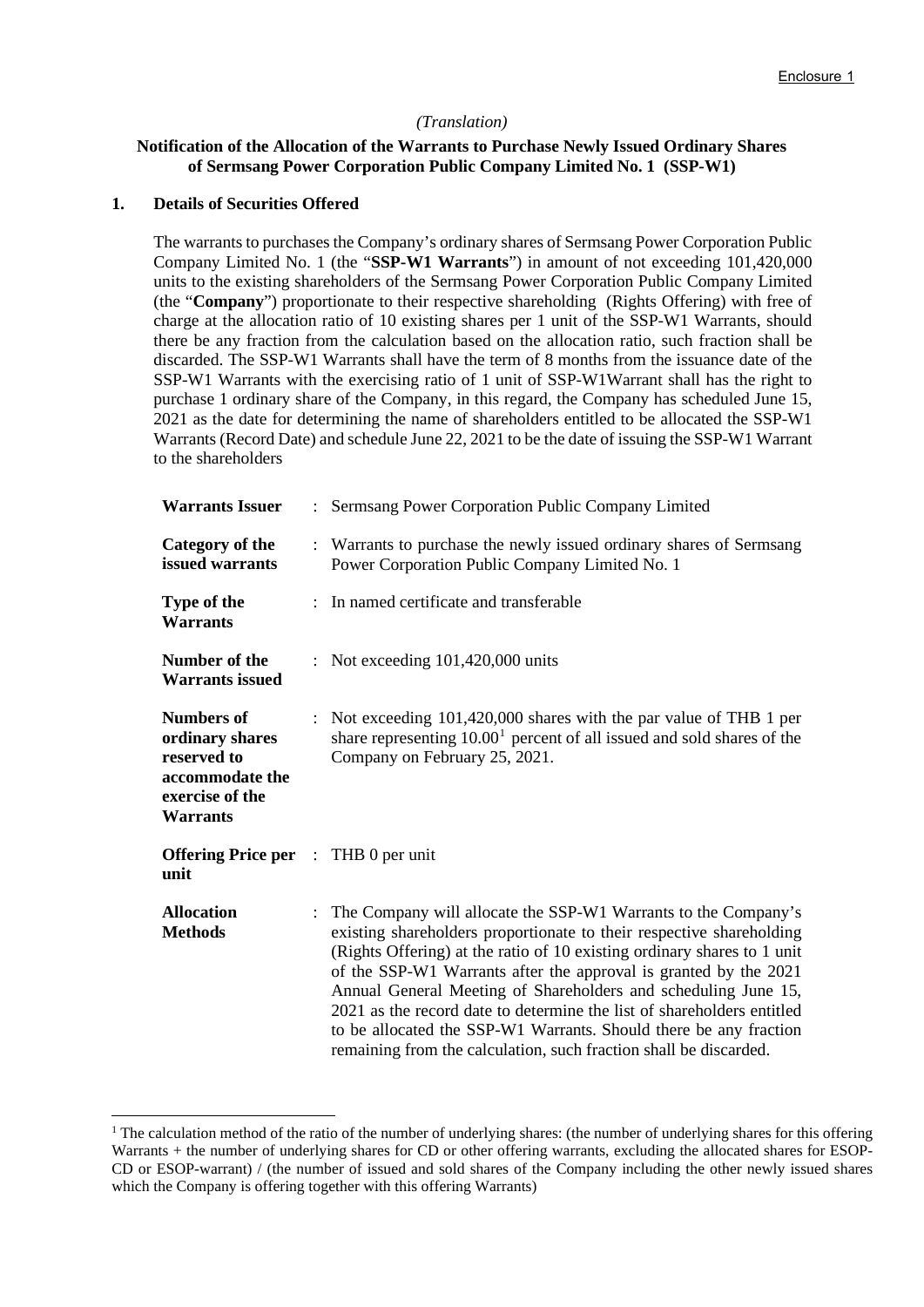| <b>Issuance Date</b>                                                                                                                 |                | June 22, 2021                                                                                                                                                                                                                                                                                                                                                                                                                                                                                            |
|--------------------------------------------------------------------------------------------------------------------------------------|----------------|----------------------------------------------------------------------------------------------------------------------------------------------------------------------------------------------------------------------------------------------------------------------------------------------------------------------------------------------------------------------------------------------------------------------------------------------------------------------------------------------------------|
| <b>Tenure</b>                                                                                                                        |                | 8 months from the issuance and allocation date of the SSP-W1<br>Warrants.                                                                                                                                                                                                                                                                                                                                                                                                                                |
| <b>Exercise Ratio</b>                                                                                                                | $\ddot{\cdot}$ | 1 unit of the SSP-W1 Warrants is entitled to purchase 1 newly issued<br>ordinary share unless the exercise ratio is adjusted by the conditions<br>of right adjustment.                                                                                                                                                                                                                                                                                                                                   |
| <b>Exercise Price</b>                                                                                                                |                | THB 12 per share unless the exercise price is adjusted by the<br>conditions of right adjustment. In this regard, the exercise price shall<br>not be lower than the par value of the Company's shares.                                                                                                                                                                                                                                                                                                    |
| <b>Exercise Period</b>                                                                                                               |                | The SSP-W1 Warrant holders may exercise the SSP-W1 Warrants on<br>the last Business Day of November, and February in each calendar<br>year throughout the term of the SSP-W1 Warrants, the first exercise<br>date will be on November 30, 2021 and the last exercise date will be<br>on February 21, 2022 which is 1 day prior to the SSP-W1 Warrants<br>expiration date.                                                                                                                                |
|                                                                                                                                      |                | In the event that the last Exercise Date coincides with the holiday of<br>the Stock Exchange of Thailand (the "SET"), such Exercise Date<br>shall be rescheduled to the preceding business day.                                                                                                                                                                                                                                                                                                          |
| <b>Exercise Notice</b><br><b>Period</b>                                                                                              |                | The holders of the SSP-W1 Warrants wishing to exercise their rights<br>to purchase the Company's newly issued ordinary shares under the<br>SSP-W1 Warrants shall give notice of intention to purchase the<br>Company's newly issued ordinary shares during 9.00 to 15.00 hours,<br>in advance at least 5 business days before each Exercise Date, except<br>for the last exercise of the SSP-W1 Warrants, such exercise notice<br>must be given at least within 15 days prior to the last Exercise Date. |
|                                                                                                                                      |                | In the event that the exercise date falls on a holiday of the Company,<br>the exercise date shall be postponed to the last business day preceding<br>such exercise date.                                                                                                                                                                                                                                                                                                                                 |
| <b>Secondary</b><br><b>Market for the</b><br><b>Warrants</b>                                                                         |                | The Company shall list the SSP-W1 Warrants as listed securities on<br>SET.                                                                                                                                                                                                                                                                                                                                                                                                                               |
| <b>Secondary</b><br><b>Market for the</b><br><b>Newly Issued</b><br><b>Ordinary Shares</b><br>for Exercise of the<br><b>Warrants</b> |                | The Company shall list the newly issued ordinary shares to<br>accommodate the exercise of the SSP-W1 Warrants as listed<br>securities on SET.                                                                                                                                                                                                                                                                                                                                                            |
| Warrant<br>Registrar                                                                                                                 |                | Thailand Securities Depository Co., Ltd. (the "TSD")                                                                                                                                                                                                                                                                                                                                                                                                                                                     |
| <b>Impact on the</b><br>Company's<br>shareholders from<br>the exercise of the<br><b>Warrants</b><br>(Dilution Effect)                |                | : 1. The ordinary shares issued from the exercise of the SSP-W1<br>Warrants on this occasion shall receive the same rights and status<br>as the Company's ordinary shares previously issued and paid-up<br>in all respects. The rights to be obtained as ordinary shareholders<br>from the exercise of the SSP-W1 Warrants shall commence from                                                                                                                                                           |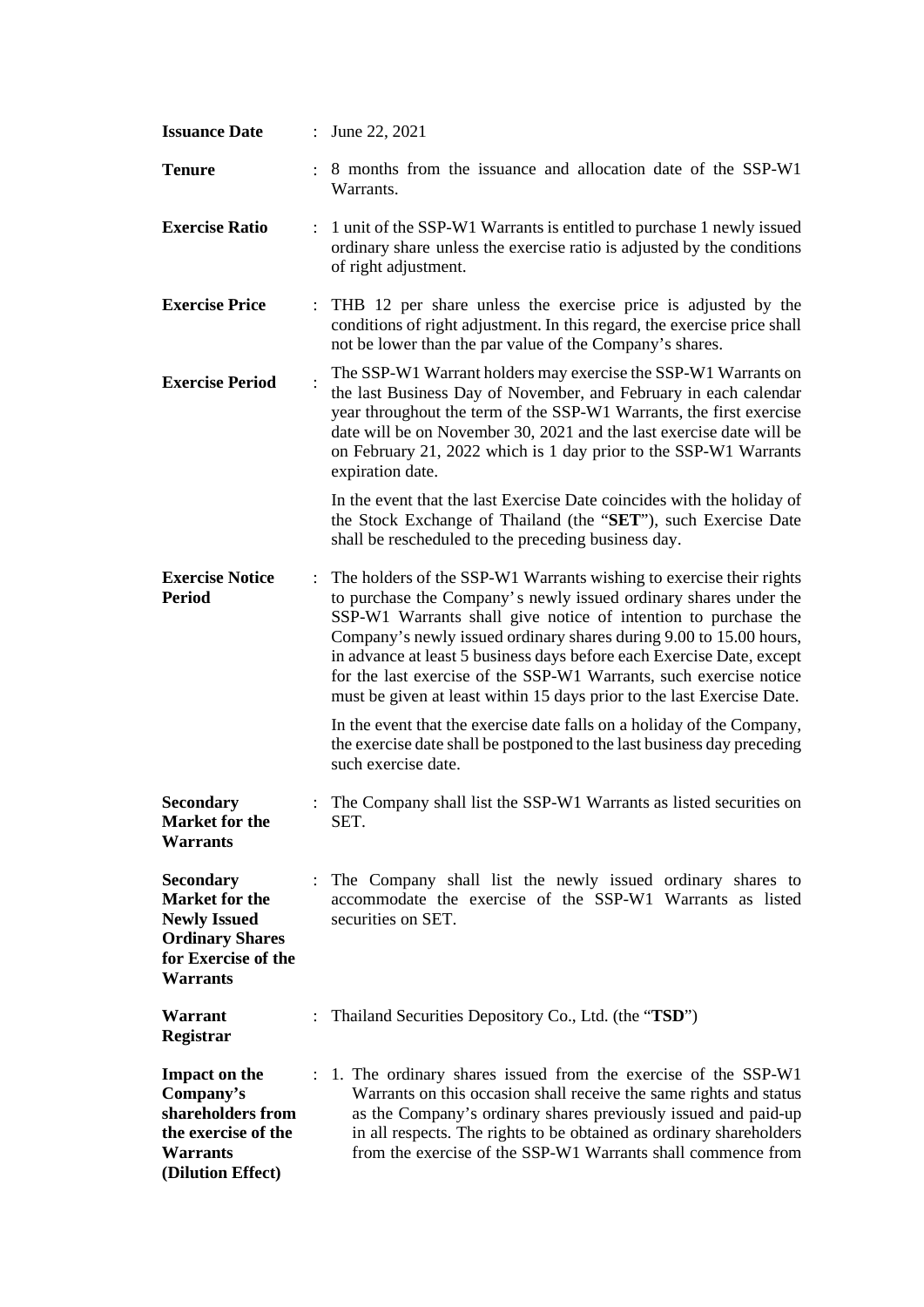the date on which the TSD recorded the shareholder's increased shares in the system.

- 2. The impacts on the Company's shareholders from the issuance and allocation of the SSP-W1 Warrants to the existing shareholders are as follow:
	- 2.1 The Control Dilution Impact

In the event that all of the SSP-W1 Warrants are fully exercised by the Company's existing shareholders who obtained the allocation of the SSP-W1 Warrants in proportion to their shareholding percentage (Rights Offering), the shareholders would not be affected by the Control Dilution.

In the event that the SSP-W1 Warrant holders who exercise the SSP-W1 Warrants are not the shareholders of the Company who obtained the allocation of the SSP-W1 Warrants in proportion to their shareholding percentage (Rights Offering), the shareholding of the existing shareholders of the Company will be diluted by 9.09 percent, which can be calculated as follows;

- Control dilution  $=$  the number of shares reserved for SSP-W1 Warrants / (the number of paid-up shares of the Company + the allocated stock dividend + the number of shares reserved for SSP-W1 Warrants)
	- $= 101,420,000 / (922,000,000 + 92,200,000$  $+ 101,420,000$ )
	- $= 9.09\%$
- 2.2 Price Dilution Impact

After the issuance and allocation of the SSP-W1 Warrants to the existing shareholders and such warrant holders fully exercise their rights under the Warrants, the market price of the share will be diluted by 2.16 percent, which can be calculated as follows;

Price dilution  $=$  (the market price prior to the offering - the market price after the offering) / the market price prior to the offering

$$
= (15.76 - 15.42) / 15.76
$$

 $= 2.16\%$ 

Whereas:

The market price prior  $=$ to the offering the weighted average price of the Company's ordinary shares on SET for the past 7 consecutive business days prior to the date on which the Board of Directors' meeting No. 1/2021 on February 25, 2021, passes its resolution to propose the 2021 Annual General Meeting of Shareholders to consider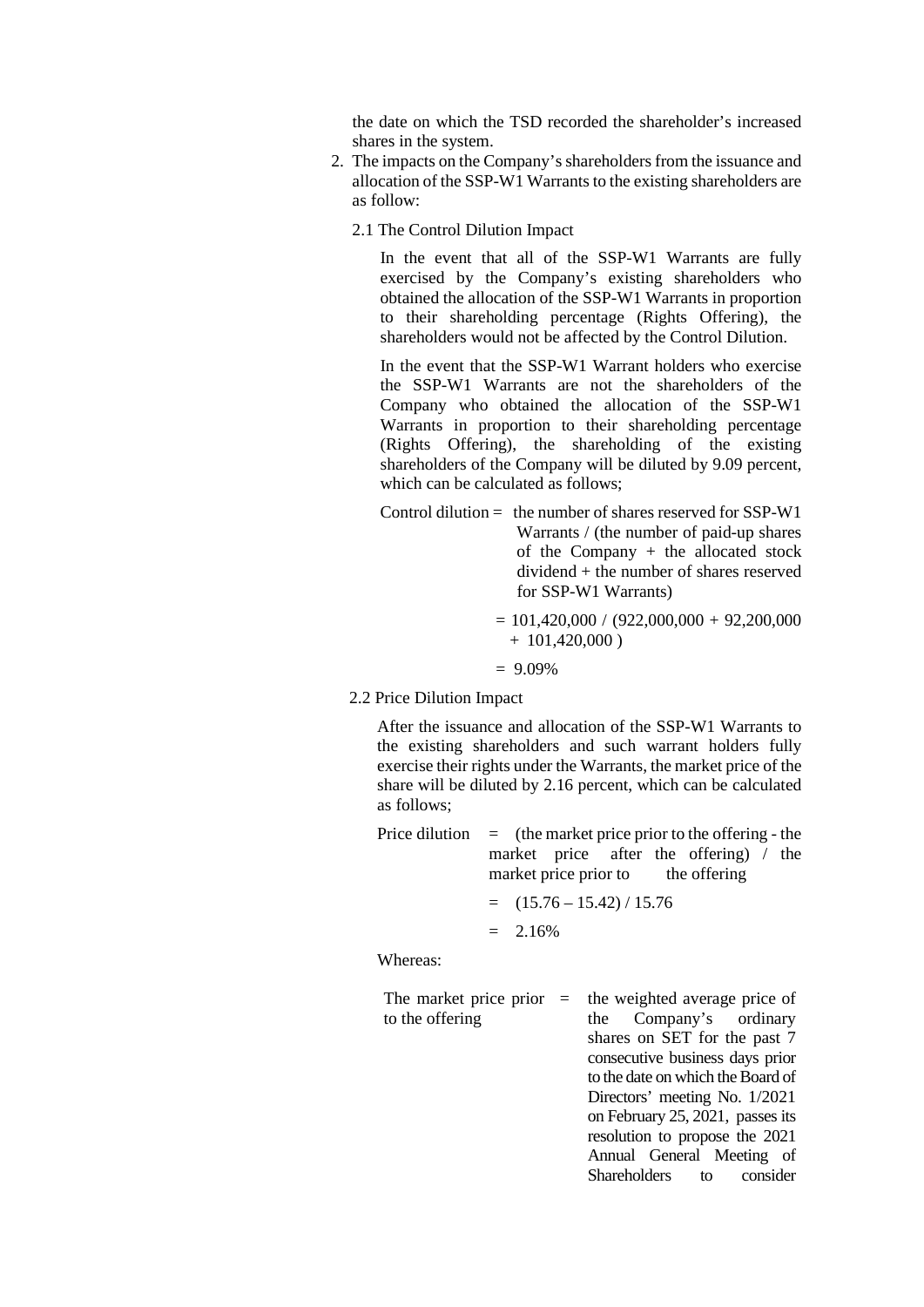approving the issuance offering and allocation of the SSP-W1 Warrants in which it is equivalent to 15.76 baht per share

- The market price after  $=$ the offering (the market price prior to the offering x the total paid-up share of the Company including the dividend stock) + (exercise price of SSP-W1 Warrants x the number of shares reserved for SSP-W1 Warrants)] / (the number of paid-up shares + the allocated stock dividend + the number of shares reserved for SSP-W1 Warrants)  $= 15.42$  baht per share
- 2.3 Earnings per Share Dilution Impact

After the issuance and allocation of the SSP-W1 Warrants to the existing shareholders and such warrant holders fully exercise their rights under the SSP-W1 Warrants, the earning will be diluted by 9.09 percent, which can be calculated as follows;

| ronows,                      |                                                                                         |            |                                                                                                                                   |  |  |  |
|------------------------------|-----------------------------------------------------------------------------------------|------------|-----------------------------------------------------------------------------------------------------------------------------------|--|--|--|
| <b>EPS Dilution</b>          | $=$ (EPS prior to the offering – EPS after the<br>offering) / EPS prior to the offering |            |                                                                                                                                   |  |  |  |
|                              | $= (0.73, -0.66) / 0.73$                                                                |            |                                                                                                                                   |  |  |  |
|                              |                                                                                         | $= 9.09\%$ |                                                                                                                                   |  |  |  |
| Whereas:                     |                                                                                         |            |                                                                                                                                   |  |  |  |
| EPS prior to the<br>offering |                                                                                         |            | the net profit / (the number of<br>$paid-up shares + the allocated$<br>stock dividend)                                            |  |  |  |
|                              |                                                                                         |            | $= 736,293,722 / (922,000,000 +$<br>92,200,000)                                                                                   |  |  |  |
|                              |                                                                                         | $=$        | THB 0.73 per share                                                                                                                |  |  |  |
| EPS after<br>offering        | the                                                                                     |            | the net profit $/$ (the paid-up<br>$shares + the allocated stock$<br>$dividend + the shares reserved$<br>for the SSP-W1 Warrants) |  |  |  |
|                              |                                                                                         |            | 736,293,722 / (922,000,000 +<br>$92,200,000 + 101,420,000$                                                                        |  |  |  |

= THB 0.66 per share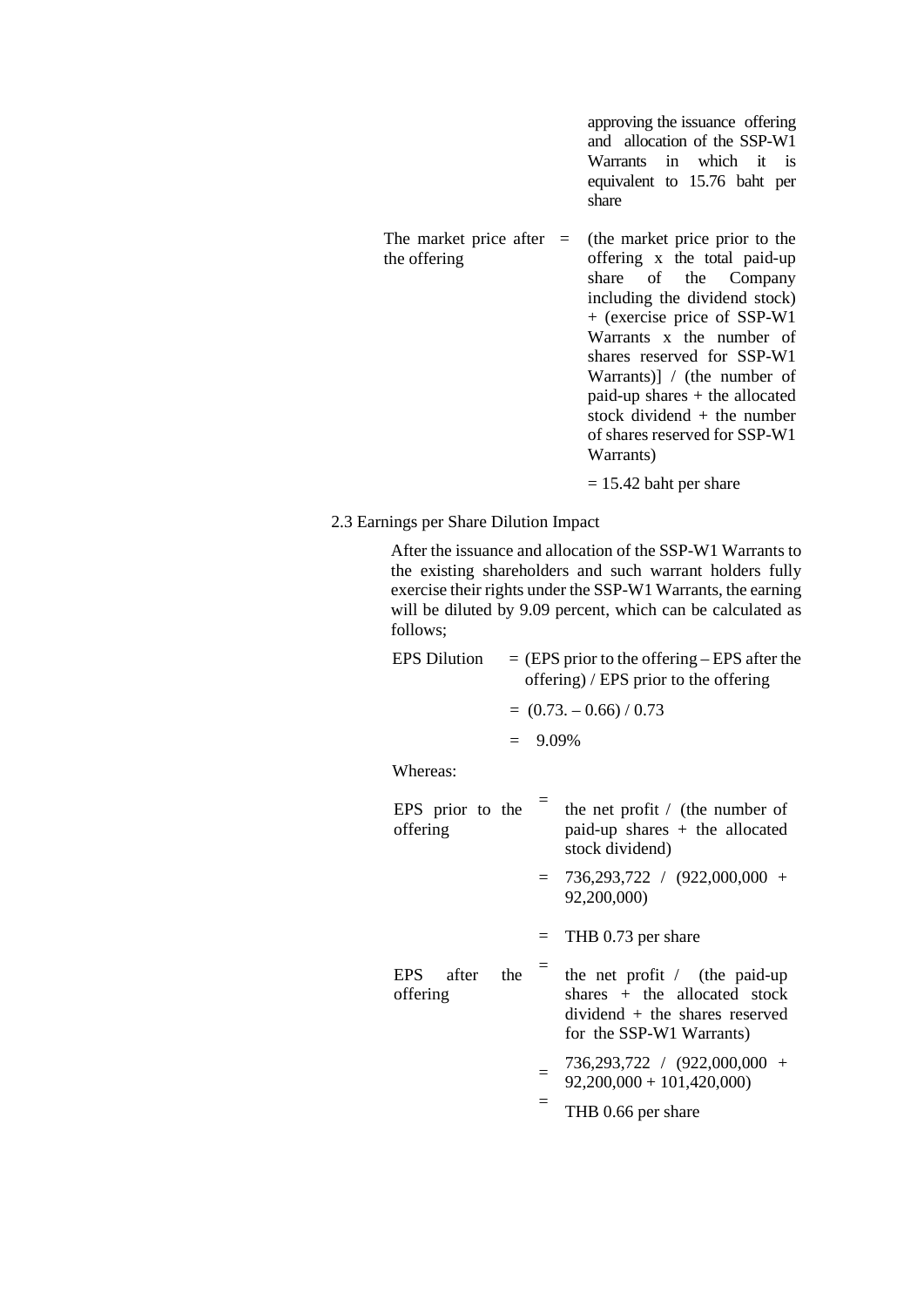| <b>Conditions of</b><br><b>Right Adjustment</b> | The Company shall adjust the exercise price and the exercise ratio to<br>purchase the Company's newly issued ordinary shares under the SSP-<br>W1 Warrants upon the occurrence of any of the following events,<br>with a purpose to secure the interest and returns for the holders of the<br>SSP-W1 Warrants not to be less favorable:                                                                                                                                                                                                                                                                                                                                                                                                                                                                                                                                                                                                                                                                                                                                                                                                                                                                                   |
|-------------------------------------------------|---------------------------------------------------------------------------------------------------------------------------------------------------------------------------------------------------------------------------------------------------------------------------------------------------------------------------------------------------------------------------------------------------------------------------------------------------------------------------------------------------------------------------------------------------------------------------------------------------------------------------------------------------------------------------------------------------------------------------------------------------------------------------------------------------------------------------------------------------------------------------------------------------------------------------------------------------------------------------------------------------------------------------------------------------------------------------------------------------------------------------------------------------------------------------------------------------------------------------|
|                                                 | (1)<br>When the Company changes the par value of its ordinary<br>shares as a result of a combination or split of the Company<br>issued shares. The adjustment of the exercise price and the<br>exercise ratio shall become effective immediately upon the<br>change of the par value of the Company ordinary shares;                                                                                                                                                                                                                                                                                                                                                                                                                                                                                                                                                                                                                                                                                                                                                                                                                                                                                                      |
|                                                 | When the Company offers for sale any newly issued shares at<br>(2)<br>a price per share lower than 90 percent of the market price<br>calculated by the method specified in the Terms and<br>Conditions of Rights;                                                                                                                                                                                                                                                                                                                                                                                                                                                                                                                                                                                                                                                                                                                                                                                                                                                                                                                                                                                                         |
|                                                 | When the Company offers for sale any newly issued securities<br>(3)<br>granting the security holders rights to convert debentures or<br>warrants to ordinary shares, or a right to purchase ordinary<br>shares at a price per share of the shares reserved for such rights<br>is lower than 90 percent of the market price per share of such<br>ordinary shares calculated by the method specified in the<br>Terms and Conditions of Rights;                                                                                                                                                                                                                                                                                                                                                                                                                                                                                                                                                                                                                                                                                                                                                                              |
|                                                 | When the Company pays all or parts of the dividend in the form<br>(4)                                                                                                                                                                                                                                                                                                                                                                                                                                                                                                                                                                                                                                                                                                                                                                                                                                                                                                                                                                                                                                                                                                                                                     |
|                                                 | of newly issued shares to the shareholders;<br>When the Company pays dividend in cash exceeding 90<br>(5)<br>percent of the net profit after the reduction of the corporate<br>income tax according to the separate financial statements of<br>the Company for the operation of any fiscal year;<br>(6)<br>Any other events similar to $(1)$ to $(5)$ which would cause any<br>returns to be received by the holders of the SSP-W1 Warrants,<br>once exercised, to be less favorable.<br>In this regard, the Company's Board of Directors and/or the<br>Executive Committee and/or any person delegated by the Company's<br>Board and/or Directors and/or the Executive Committee shall have an<br>authority to consider and determine the conditions and other details<br>concerning the adjustment of the exercise price and the exercise ratio.                                                                                                                                                                                                                                                                                                                                                                        |
| <b>Other Conditions</b>                         | The Company's Board of Directors and/or the Executive Committee<br>and/or any person delegated by the Company's Board of Directors<br>and/or the Executive Committee shall have an authority to undertake<br>any and all necessary actions as required by the applicable laws in<br>connection with the issuance and allocation of the SSP-W1 Warrants,<br>including but not limited to the following authorities; (1) set out and<br>revise the terms and conditions and any other details necessary for<br>and in relation to the issuance and allocation of the SSP-W1<br>Warrants; (2) negotiate, agree, enter into, amend, execute the<br>agreement, applications, waiver requests, evidences, the disclosure<br>of the sale report and documents that are necessary for and relevant<br>to the issuance and allocation of the SSP-W1 Warrants, including<br>contacting, filing, amendment, and execution of applications, waiver<br>requests, evidences, information disclosure, sale reports<br>and<br>documents with the Securities and Exchange Commission (the<br>"SEC"), the SET, the government authorities or agencies relevant to<br>the issuance and allocation of the SSP-W1 Warrants, as well as listing |

the SSP-W1 Warrants and Company's newly issued ordinary shares